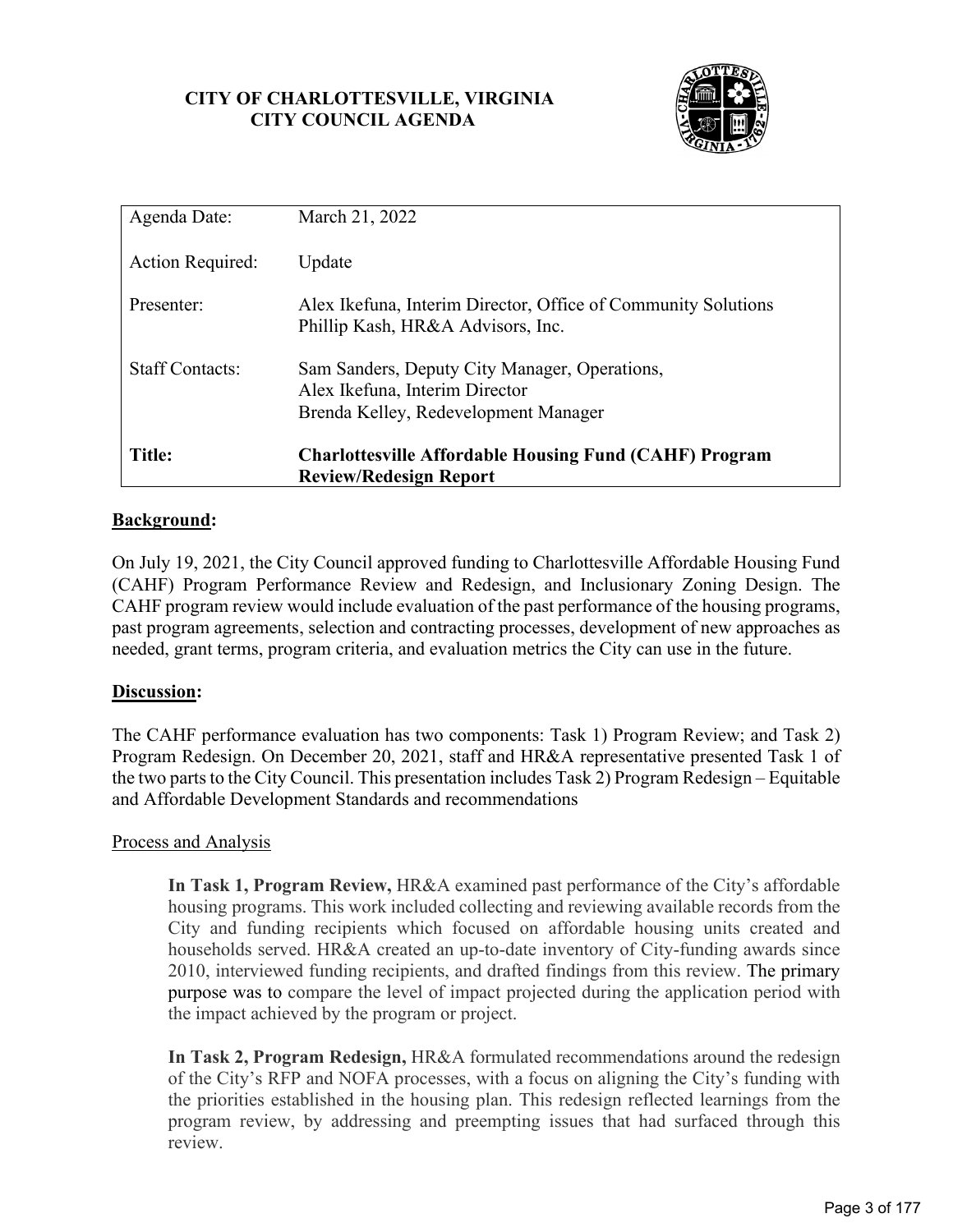To do this analysis, HR&A worked with the City's Office of Community Solutions (OCS) to obtain available records of past Notice of Funding Availability (NOFA) responses, Request for Proposals (RFP) responses, funding agreements, and other records detailing funding allocations from the Charlottesville Affordable Housing Fund (CAHF, formerly referred to as the Charlottesville Housing Fund). HR&A closely reviewed the City's existing database of Cityfunded affordable housing projects since 2010 and verified details through interviews with nonprofit partners.

The key issues identified in Task 1, Program Review are each directly acknowledged and addressed through HR&A's recommended changes for Task 2, Program Redesign. The evaluation and recommendations focused on four areas:

- A. **Funding process**: What is the overarching process by which funding is allocated and monitored?
	- Governance
	- **Annual Allocation Plan**
	- NOFAs and RFPs
	- **Project Evaluation and Selection**
	- Grant Agreements
	- Reporting and Monitoring
- B. **Policy**: What public good does the funding achieve?
	- Program Types
	- **Property and Unit Types**
	- **Racial Equity**
	- **Long-term affordability**
- C. **Project viability and efficiency**: Are projects delivered on time and cost-effectively?
	- **Project Readiness and Schedule**
	- **Project Budget**
	- Cost per Unit
	- **Leverage**

# Summary of the Recommendations

- 1. Implementation of substantial change to Housing Advisory Committee (HAC) as recommended in the Affordable Housing Plan.
- 2. Align the State of Virginia funding cycles Low Income Housing Tax Credit (LIHTC) with the Charlottesville Affordable Housing Fund (CAHF) so it will drive consistency in the affordable housing pipeline production.
- 3. Create a CAHF Committee to oversee the use of the CAHFs. The newly created CAHF Committee and City should develop a process for budgeting amount of CAHF, and the process should include details on how much of CAHF funding is being counted toward the City's goals (tax abatement, vouchers, and awards to CRHA, LIHTC projects, and administrative costs). In years where there is funding for less than \$1 million available, a single Notice of Fund Availability (NOFA) and Request for Proposal (RFP) should be issued.
- 4. Evaluation of CAHF and Community Development Block Grant (VDBG)/HOME development applications should be combined, and at a minimum aligned through the use of a considered set of scoring criteria.
- 5. Clearly define the City's affordable housing policy goals at each step of the NOFA and procurement process, including the goal of Area Median Income (AMI) targeting of 50%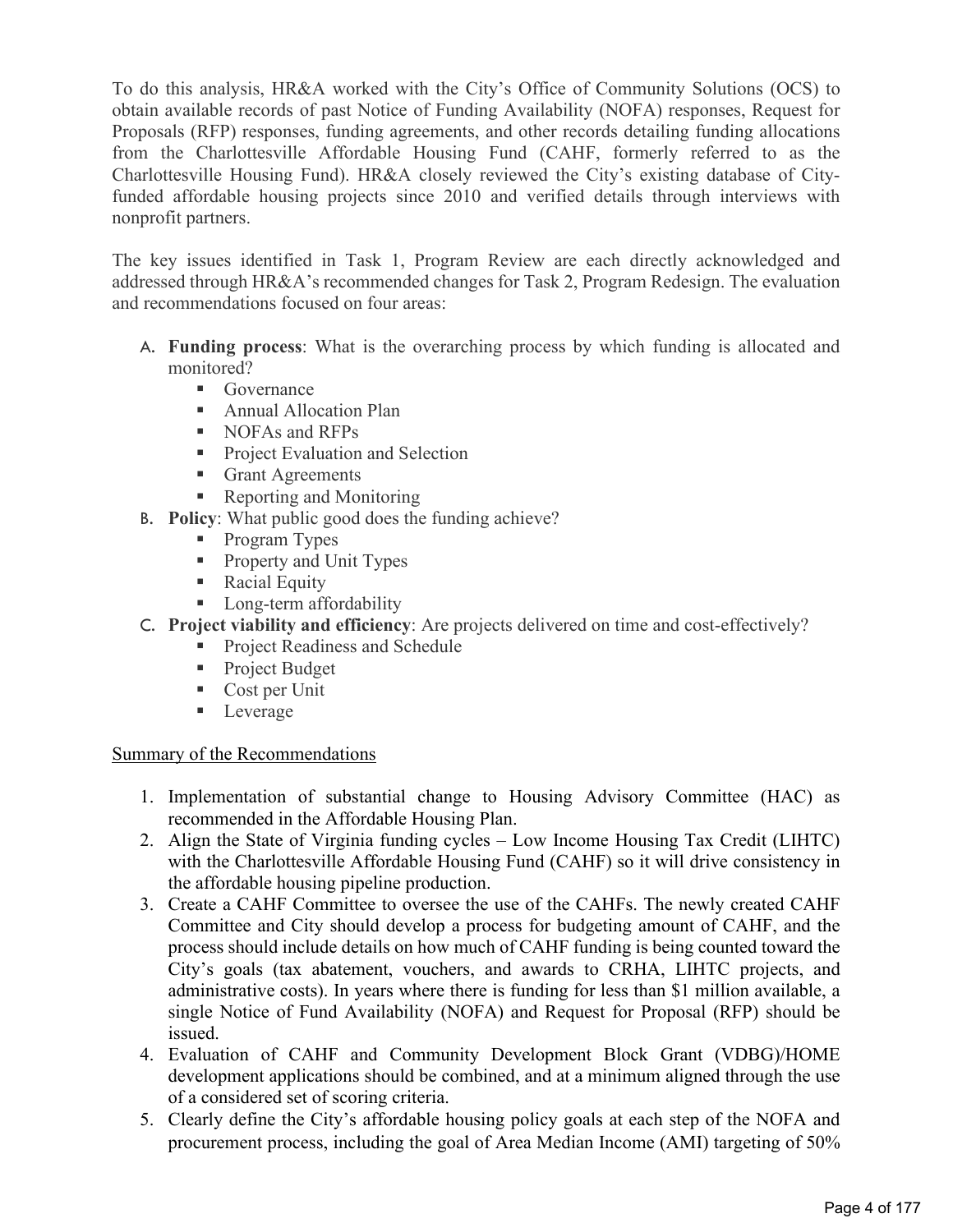of funding to serve households with incomes up to 30% of AMI, 30% of funding for households earning up to 60% AMI, and 20% of funding for households earning up to 80% AMI [\(Charlottesville Affordable Housing Plan \(see pages 55-56\).](https://drive.google.com/file/d/1GVLEMlYLM4nrNcfDAeHSlooJvzwqDco2/view)

- 6. The City should set annual production goals for housing development and affordability, as well as ensure that housing policies and programs, and decision-making processes are intentionally designed to overcome the past history of racial segregation and ongoing inequities.
- 7. Incorporate additional details into the grant agreement, (affordability period, etc.) and for Down Payment Assistance or owner-occupied rehab follow guidance in Housing Plan.

[\(Charlottesville Affordable Housing Plan \(see pages 56, 135-137\).](https://drive.google.com/file/d/1GVLEMlYLM4nrNcfDAeHSlooJvzwqDco2/view)

- Non-discrimination of prospective tenants on the basis of race, creed, religion, color, sex, age, or national origin, or source of income
- Reporting requirements including demographic data
- For rental construction projects, include clear time requirements for construction to begin and/ or be completed, Certificates of Occupancy received, and project leased up
- Requirements to give land back to City if an acquisition project does not go forward
- 8. Dedicate staff to oversee reporting and monitoring of CAHF expenditures.
- 9. Additional staff capacity should be added to support the quarterly review and monitoring of City-funded projects. Use online application portal for quarterly reporting that can feed the City's up to date inventory of projects.
- 10. **Continue emphasis on projects that can scale production of affordable housing units.** The City should prioritize projects that can deliver units at scale, meeting the City's aggressive 10-year unit targets: increase the number of subsidized affordable homes by 1,100 homes and preserve 600 existing subsidized homes.
- 11. **Deepen affordability levels served and enhance monitoring and longevity of affordability**. This evaluation of affordability should be done holistically, balancing the affordability levels served by CAHF-funded programs as well as additional City programs, such as property tax abatements, vouchers, etc. The City should require a minimum of 20 years affordability for all projects supported by CAHF, and at least 30 years for LIHTC projects.
- 12. Set a community representation standard for all organizations receiving funding: The leadership and board of organizations that receive City housing funding should be reflective of the communities they are serving and include residents who are participating in City-funded housing programs. [\(Charlottesville Affordable Housing Plan see pages 56\).](https://drive.google.com/file/d/1GVLEMlYLM4nrNcfDAeHSlooJvzwqDco2/view)
- 13. Development projects supported by CAHF should be no more than 24 months from completion of construction at the time of CAHF funding. For LIHTC projects, a 18-22 month construction period should generally be expected, following project closing on credits and other funding sources.

Steepen requirements and scoring criteria around documentation of readiness to proceed, including requests for:

- **Environmental review**
- Site Control
- $\blacksquare$  Permits / entitlements
- Historical resources approval
- Other funding commitments
- 14. Require full set of project sources, uses, and operating budget through standard application template. Funds may be awarded prior to a development identifying all sources but cannot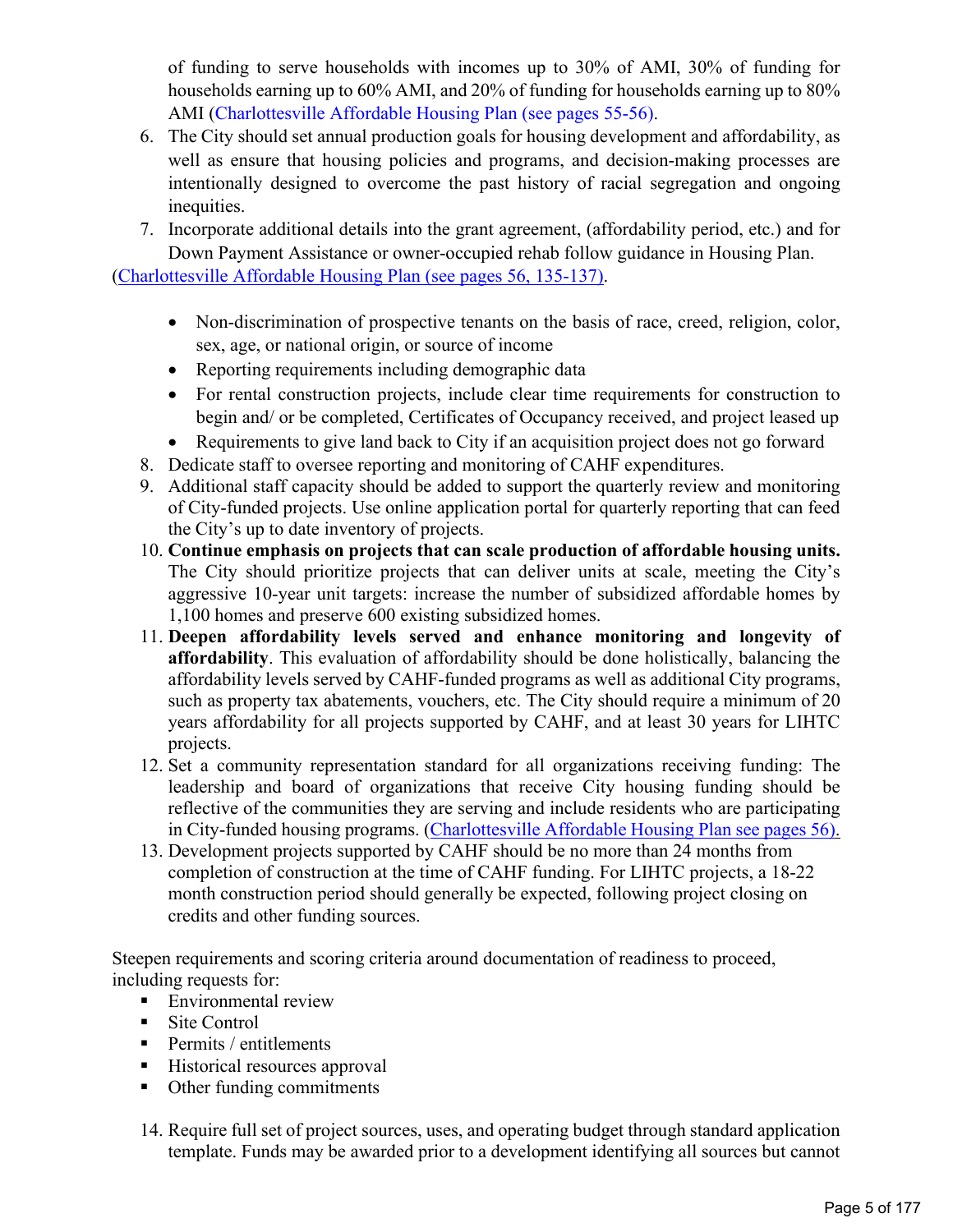be drawn until a complete set of sources is in place for development and rehabilitation projects. Additional capacity will be required to review and perform due diligence on project financials, to determine appropriateness of funding requests and validate financial viability. This capacity may come from a new FTE or contractors.

- 15. Monitor cost efficiency by program type, and track drivers of higher or lower costs per unit. Set a clear per-unit cost target in the RFP, and scale scoring based on cost efficiency. Points should be allocated such that the application with the lowest cost per unit or per program receives the full points, and everyone else is scored relative to that highest mark.
- 16. As part of cost efficiency, the application that brings the greatest amount of leverage should be given the full amount of points dedicated to leverage, and everyone else should be scored relative to them.

# **Alignment with City Council's Vision and Strategic Plan:**

Since this request is associated with the implementation of the 2021 Comprehensive Plan and Affordable Housing Plan, it supports all aspects of City Council Vision in one way or another. It contributes to the following 2018-2020 Strategic Plan Goals: Goal 1.3 to increase affordable housing options, Goal 1.5 to intentionally address issues of race and equity, Goal 2: a healthy and safe city, Goal 3: a beautiful and sustainable natural and built environment, Goal 5: a strong, creative and diversify economy, and Goal 5.4 to foster effective community engagement.

# **Community Engagement:**

There have been several community engagement meetings and activities conducted as part of the comprehensive plan update and affordable housing planning process.

# **Budgetary Impact:**

This is an update of already funded project.

## **Recommendation:**

# Next Steps for Program Redesign

## **Overview of Required Updates**

- 1. Revise overall NOFA and RFP structure
- 2. Rewrite guidelines, evaluation criteria, and application forms to fit updated structure and reflect housing plan priorities
- 3. Enforce updated guidelines through review and selection process, contracting, and tracking and monitoring
- 4. HR&A has begun to draft sample NOFA, application, and scoring criteria documents for several major programs.
- 5. Implement change to the current Housing Advisory Committee (HAC) structure and create Charlottesville Affordable Housing Fund (CAHF) Committee to oversee the use of CAHF funds.

# **Alternatives**: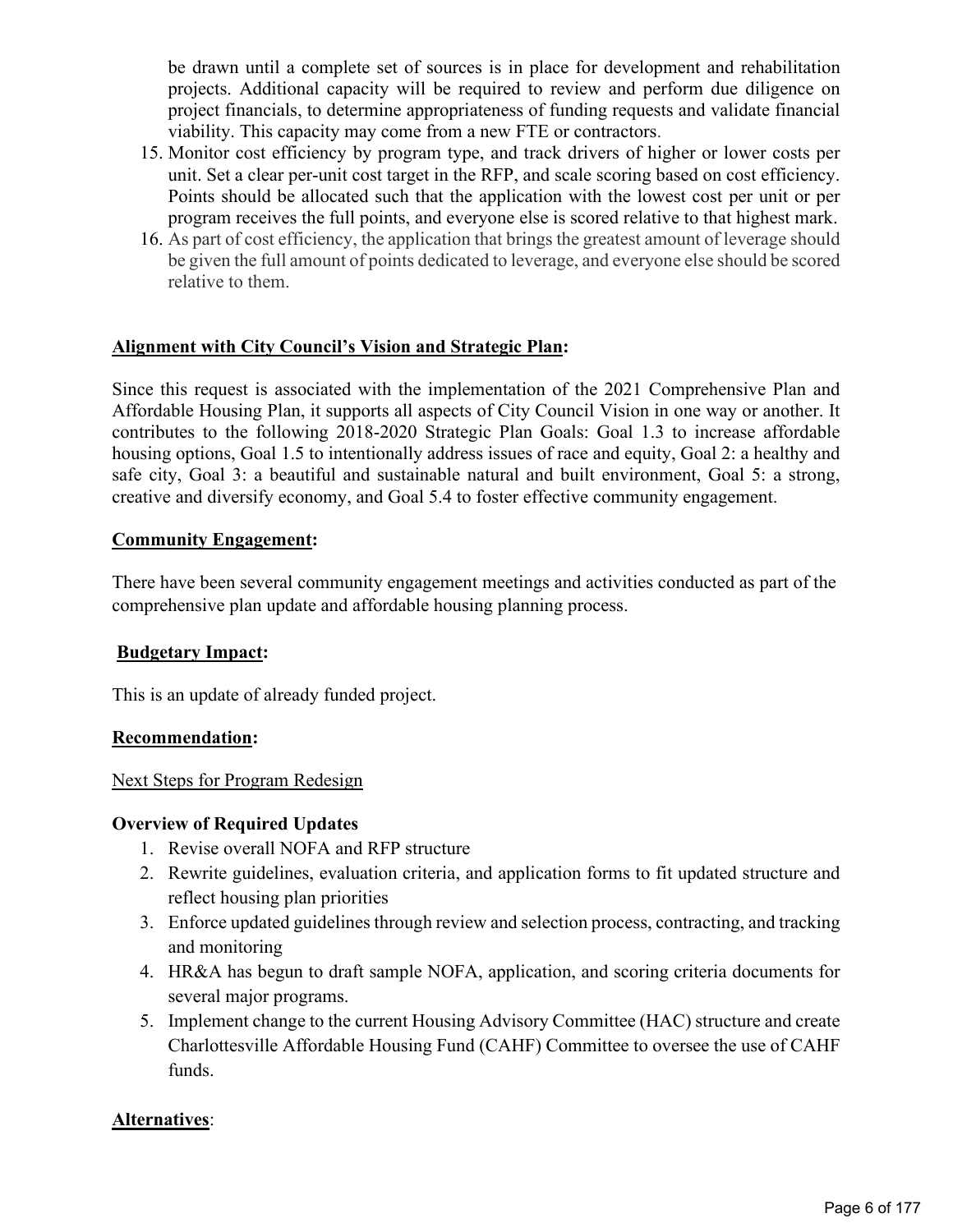Not applicable!

# **Attachments**:

Task 1 report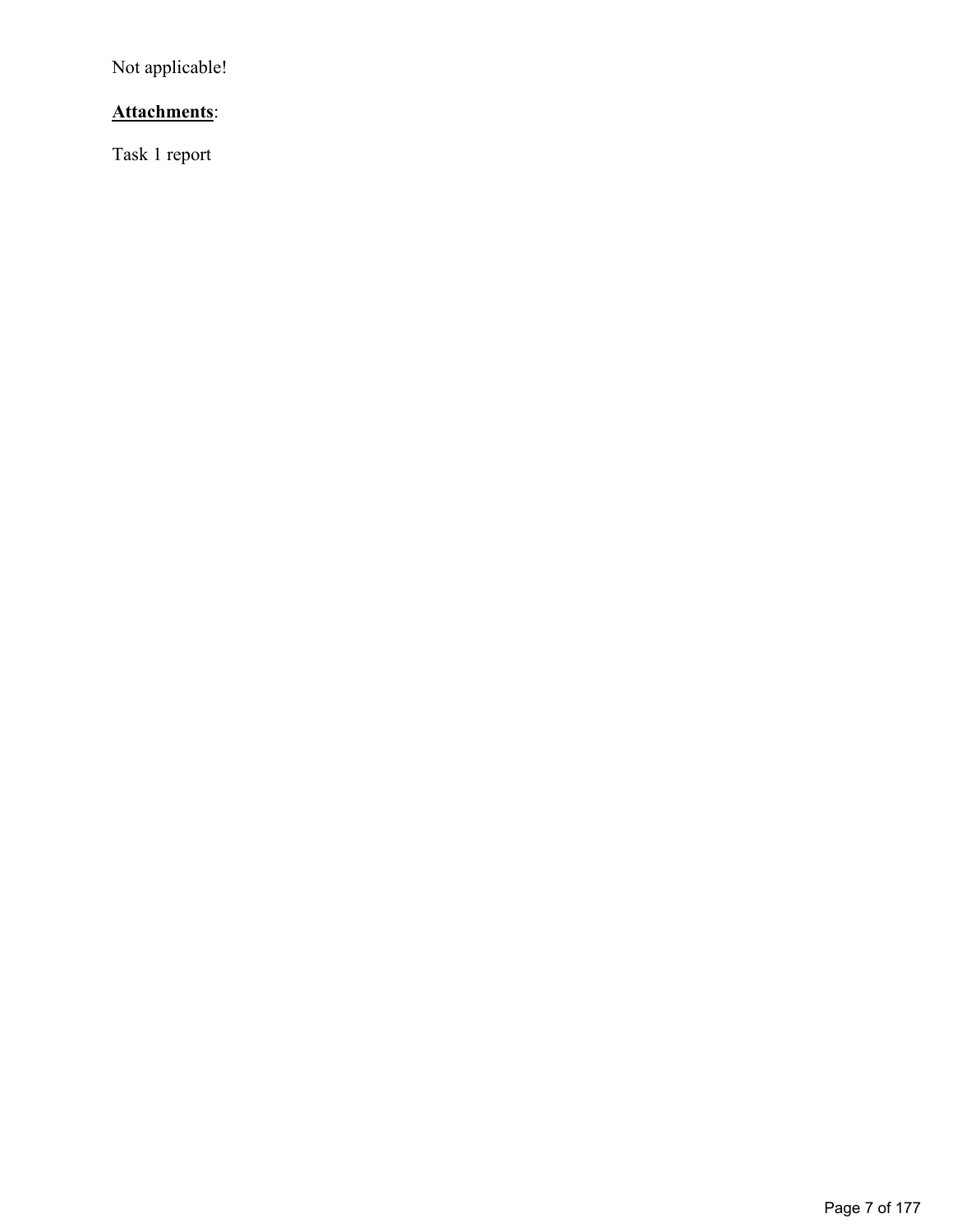

Mr. Alex Ikefuna Interim Director, Office of Community Solutions City Manager's Office, City of Charlottesville 605 E. Main Street Charlottesville, VA 22902

Dear Mr. Ikefuna:

**HR&A Advisors, Inc.** (HR&A) was selected by the **City of Charlottesville** (the City) to help implement some of the recommendations of the Charlottesville Affordable Housing Plan, including better understanding past performance of the City's affordable housing expenditures and aligning the City's selection process for affordable housing programs with policy goals. These goals include increasing the impacts of the City's policies and programs, remove barriers to access, maximize the City's public return on investments, improve relationships with funded community partners, and advance racial equity in housing in Charlottesville.

The following report summarizes the progress, as of March  $7<sup>th</sup>$  2022 toward the Program Performance Review and Redesign of the Charlottesville Affordable Housing Fund (CAHF). The CAHF performance evaluation is organized into two components:

**Task 1 Program Review:** HR&A examined past performance of the City's affordable housing programs. This work included collecting and reviewing available records from the City and funding recipients that focused on affordable housing units created and households served. HR&A created an up-to-date inventory of City-funding awards since 2010, interviewed funding recipients, and drafted findings from this review. The primary purpose was to compare the level of impact projected during the application period with the impact achieved by the program or project.

**Task 2 Program Redesign:** HR&A formulated recommendations around the redesign of the City's RFP and NOFA processes, with a focus on aligning the City's funding with the priorities established in the housing plan. This redesign reflected what was learned from the program review, by addressing and preempting issues that had surfaced through this review.

## **Progress to Date**

On December 20, 2021, staff and HR&A representative presented interim findings to the City Council for Task 1. The following memo includes the final findings from Task 1, along with an interim report on Task 2, Program Redesign, including recommendations for improving past program agreements, selection and contracting processes, grant terms, program criteria, and evaluation metrics the City can use in the future as it seeks to increase the impacts of City housing policies and programs. Following City Council discussion and recommendations, this memo will be finalized.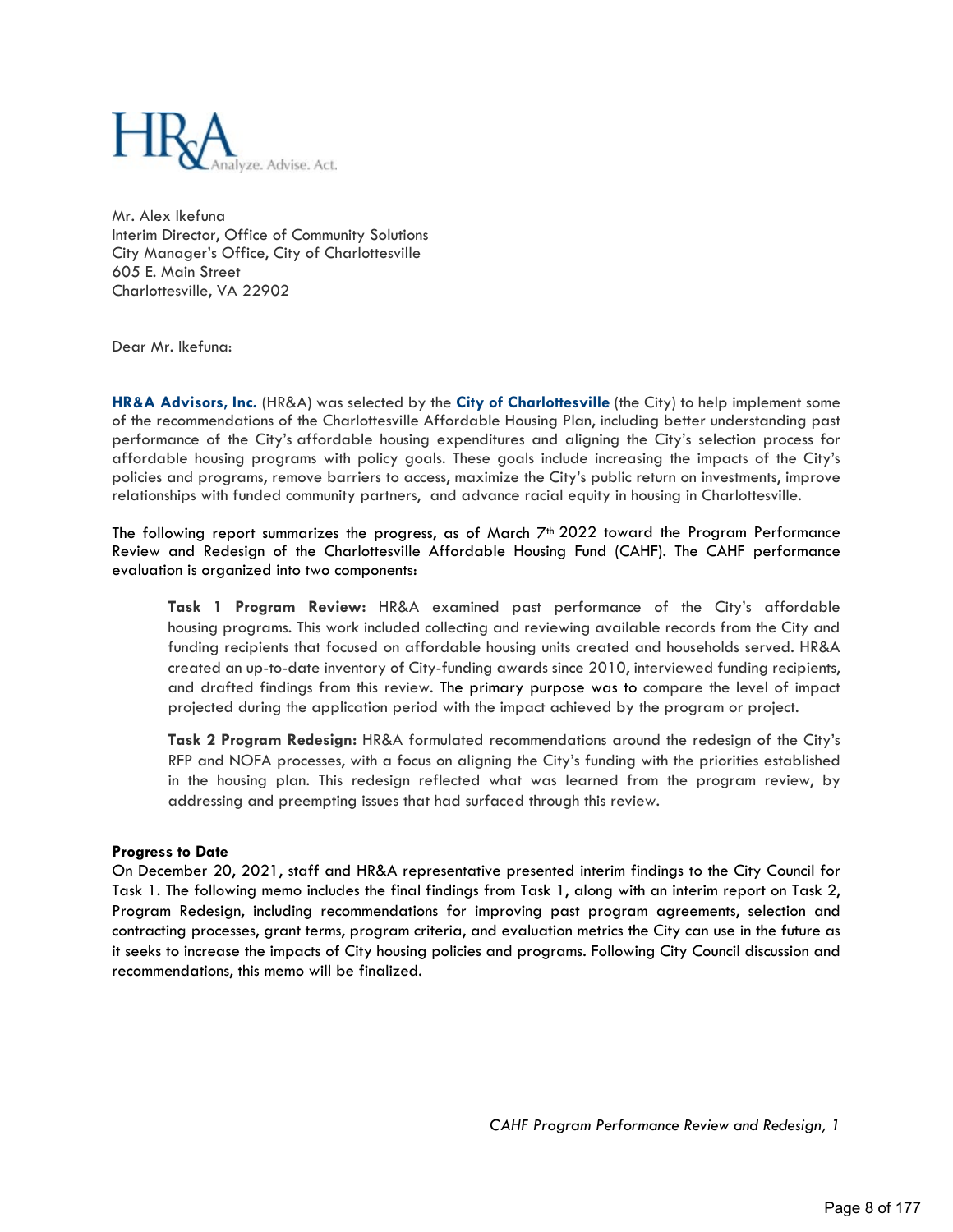# **Task 1 Final Findings**

## **Task I Background:**

HR&A began the review of past awards and current selection practices in October 2021. During Task 1, HR&A examined past performance of the City's affordable housing programs. This work included collecting and reviewing available records from the City and funding recipients which focused on affordable housing units created and households served. HR&A is in the process of creating an up-to-date inventory of Cityfunding awards since 2010, drafting findings and preparing recommendations. This will be completed by reviewing past funding agreements and performance for City-funded projects and programs over a 10 year period (2010-2021) and interviewing funding recipients who received City funding for operations, programming, and development of affordable housing units. The primary purpose is to compare the level of impact projected during the application period with the impact achieved by the program or project.

## **Task 1 Methodology and Interview Process:**

HR&A worked with the City's Office of Community Solutions (OCS) to obtain available records of past Notice of Funding Availability (NOFA) responses, Request for Proposals (RFP) responses, funding agreements, and other records detailing funding allocations from the Charlottesville Affordable Housing Fund (CAHF, formerly referred to as the Charlottesville Housing Fund). Additionally, HR&A reviewed the City's existing database of City-funded affordable housing projects since 2010. For our internal review, HR&A identified the following grant types:

- **Operating grants** which include administration, compliance, and matching of federal grants such as the Department of Housing and Urban Development's (HUD) HOME Program. Operating grants are typically awarded annually to recipients in order to support staffing needs and overhead costs.
- **Program grants** which include rental subsidy programs, homeownership subsidy programs, rehabilitations & housing quality improvement programs for single family detached homes, and homelessness service programs. Program grants enable recipients to support down payment assistance programs, energy retrofit programs, and small-scale rehabilitations, among other programs.
- **Development grants** which include the construction of affordable single-family detached homes and multifamily units and significant rehabilitations for affordable multifamily developments. These grants were leveraged by recipients to support property acquisition costs, predevelopment expenses (i.e. master planning), and construction costs.

To evaluate the performance of the City's affordable housing programs, HR&A reviewed each award based on the following metrics:

- **Units Created/Households Served** which includes the number of new affordable units constructed, number of units preserved and/or rehabilitated, and number of households for which rental or homeownership subsidies were provided.
- **Affordability** which identified the proposed affordability levels, affordability requirements and/or covenants, and the expiration of affordability requirements.

Development grants, whose reporting summarized the number of units created or preserved, were identified as having the greatest impact on evaluating the performance of the City's affordable housing programs. Additionally, program grants which provided rental subsidies and down payment assistance were also identified as being impactful in evaluating the effectiveness of the City's affordable housing programs. Operating grants often had limited information detailing the uses of City funds and were not deemed to be very effective in evaluating the City's affordable housing programs.

*CAHF Program Performance Review and Redesign, 2*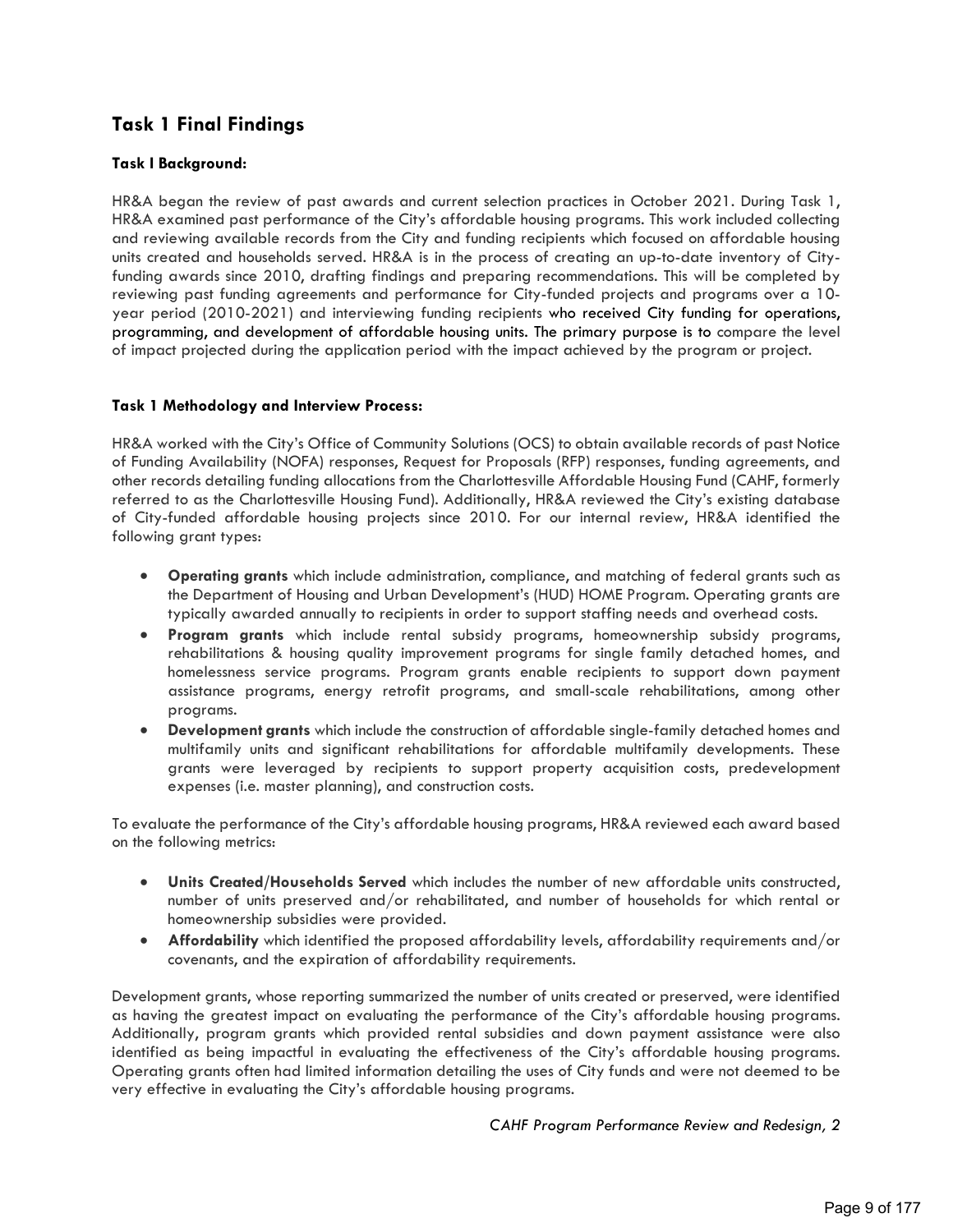Following this initial data review, HR&A contacted project sponsors, proposers, and recipients of CAHF funding to schedule interviews to discuss individual records of CAHF funding allocations from the City since 2010 and to solicit additional information for each CAHF funding allocation. As of November 30<sup>th</sup>, 2021, HR&A interviewed the following CAHF funding recipients:

- Albemarle Housing Improvement Program, Inc. (AHIP)
- Charlottesville Abundant Life Ministries (CALM)
- Charlottesville Redevelopment and Housing Authority (CRHA)
- Habitat for Humanity of Greater Charlottesville
- Jefferson Area Board for Aging (JABA)
- Local Energy Alliance Program (LEAP)
- Piedmont Community Land Trust (PCLT), formerly Thomas Jefferson Community Land Trust (TJCLT)
- Piedmont Housing Association (PHA)
- Thomas Jefferson Area Coalition for the Homeless (TJACH)

For each interviewee, HR&A developed a series of questions based on the specifics of the grant documentation that existed for the recipient and followed up on project-specific items. For cases where there was missing information on funding allocations or inconsistencies between City and recipient records of funding awards, HR&A requested additional documentation or explanations from recipients to confirm funding allocation amounts and address other follow-up questions. In many instances, recipients would confirm whether grants were used for operations or would provide additional explanation and/or documentation on grants which were used to support programs and/or development of affordable housing units.

Our findings on City-funded affordable housing expenditures since 2010 and preliminary recommendations for improving the City's solicitation, procurement, and contracting processes are detailed on the following pages.

## **Summary of City Expenditures Since 2010**

The figures below were created using a database of housing expenditures kept by the City, drawing from all available documentation of City Council funding approvals and grant agreements.

Since 2010, the City of Charlottesville has administered a total of **\$46.7 million** in funding to support a variety of affordable housing initiatives across the City, drawing from the City's General Fund, Capital Budget (CIP) and Housing Trust Fund (CAHF), and federal HOME and CDBG funds.



*CAHF Program Performance Review and Redesign, 3*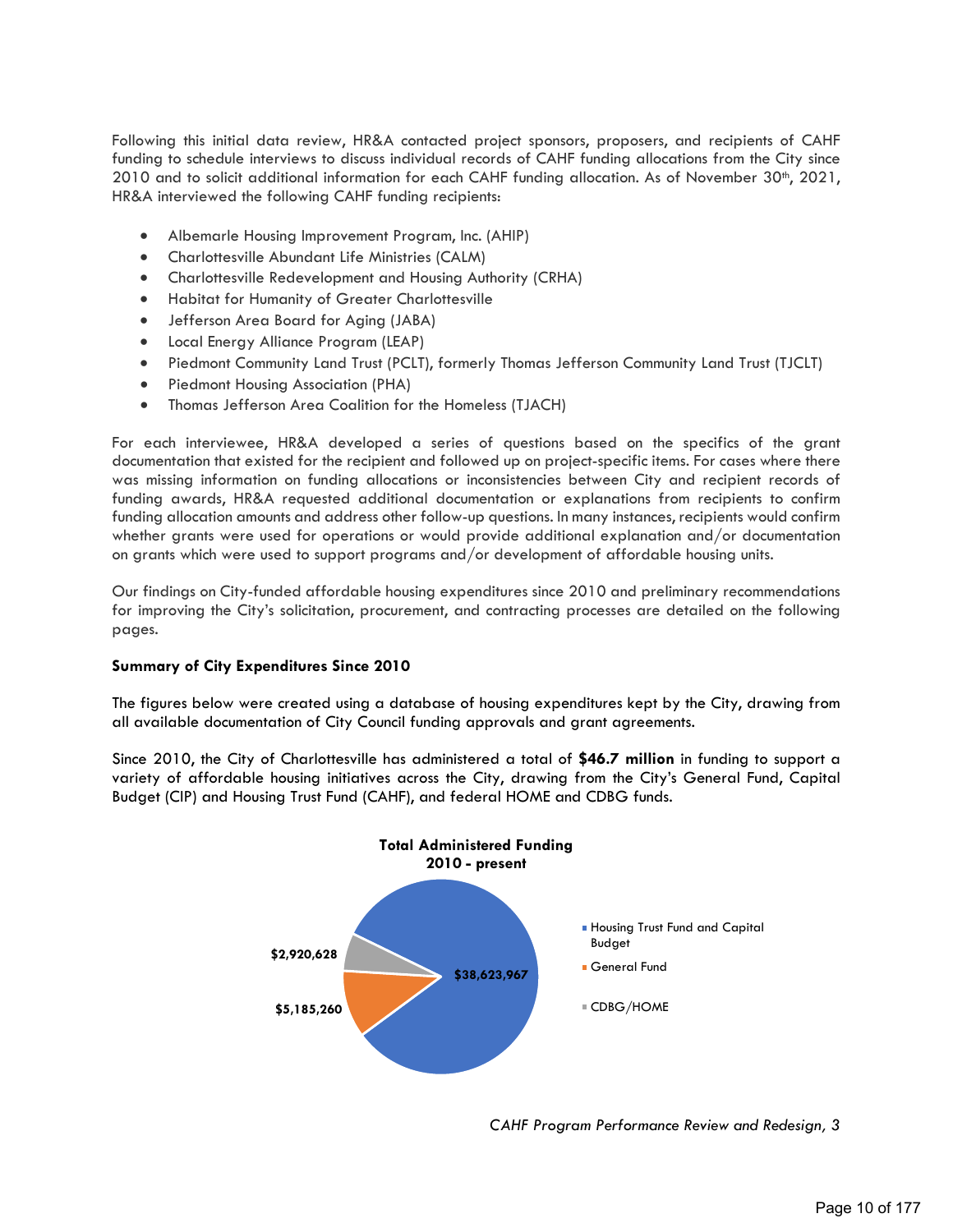Funding levels have averaged \$3.6 million per year, with a large outlier in 2021 which totaled \$10.4 million. Federal HOME and CDBG funds differ significantly from local CAHF but are considered critical affordable housing resources. These funds come with separate procurement and monitoring processes, and a limited set of uses. The local funds (Housing Trust Fund, Capital Budget, and General Fund) are considered more flexible.



**Annual City Funding by Vehicle of Funds 2010 - present**

This funding is spread across a variety of uses. The largest share of funding (47 percent) went towards **development** (new construction of multifamily and single-family homes, and significant rehabilitation of multifamily buildings). **Program** (owner-occupied single-family rehabilitation and energy retrofits, homelessness services, rental subsidy, and homeownership subsidies) grants made up the next highest share, 40 percent of funding. **Operating** subsidies for nonprofits made up 11 percent of expenditures. The remaining 2 percent were used for internal City administration, such as housing-related staff and consulting fees.



*CAHF Program Performance Review and Redesign, 4*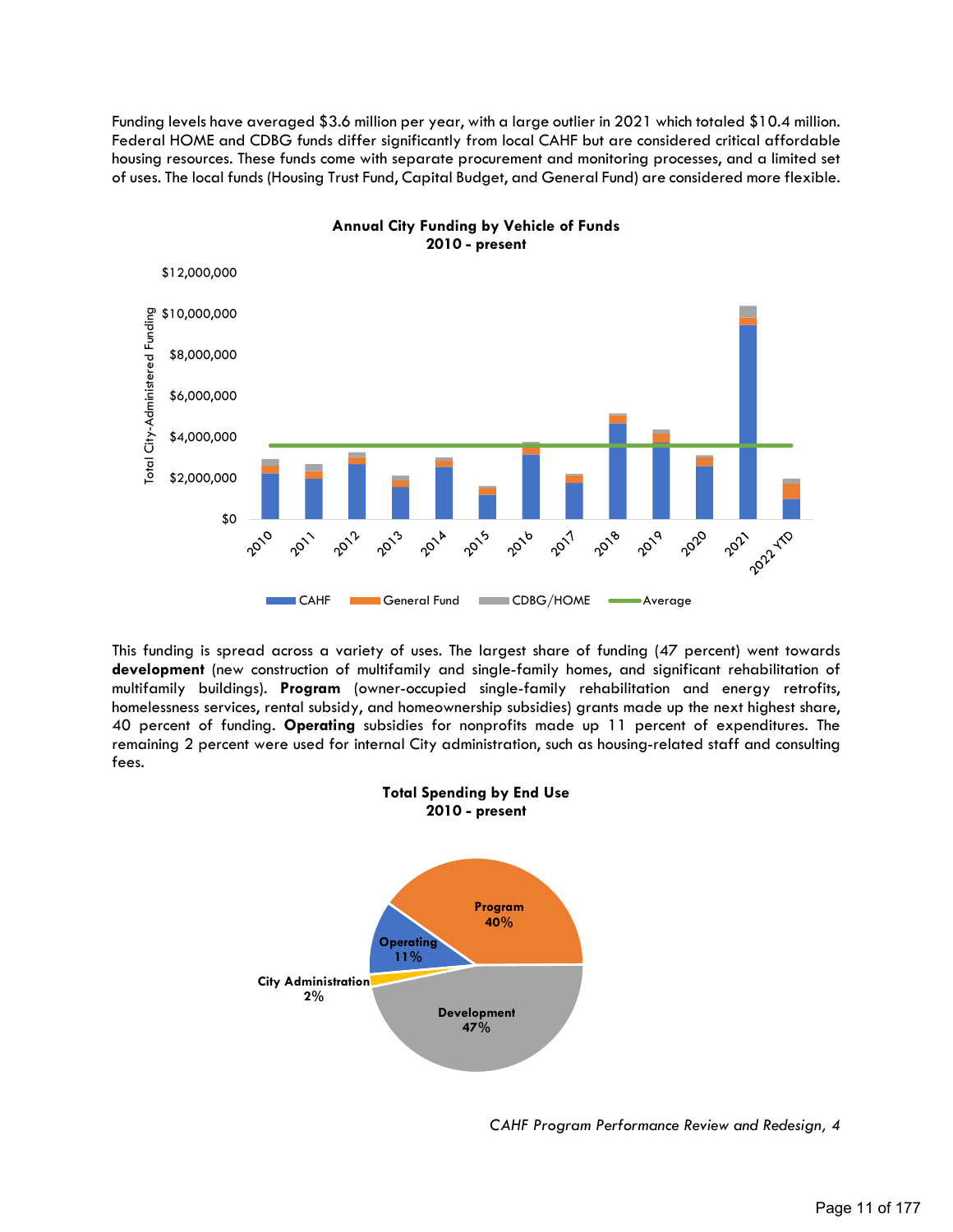



This spending yielded a total of about 2,300 households served, and 1,600 units created or preserved.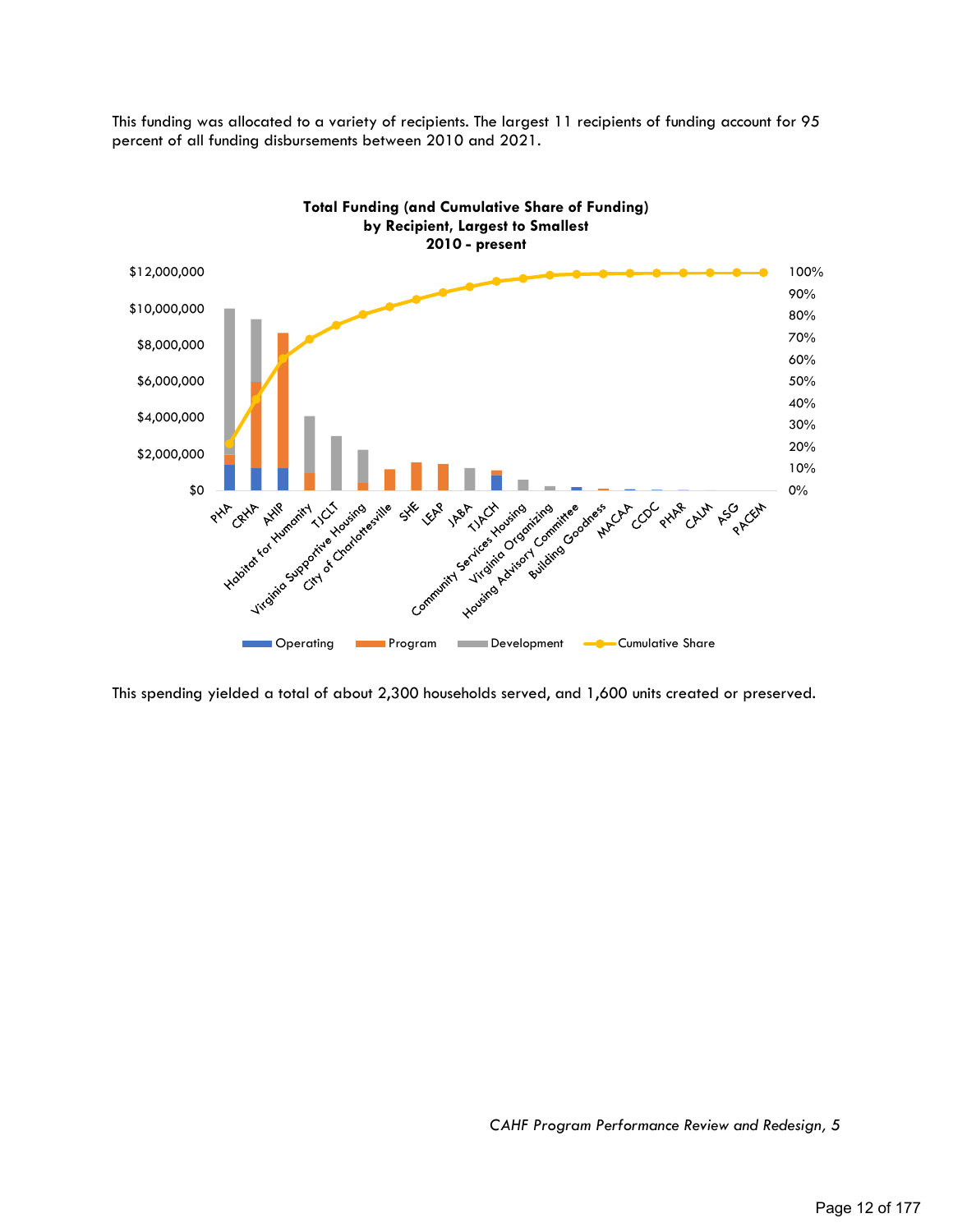| <b>End Use</b>                        | <b>Households &amp; Units</b> |              | Spending Spending per HH or Unit |
|---------------------------------------|-------------------------------|--------------|----------------------------------|
| <b>Rental Subsidy</b>                 | १२०                           | \$7,980,187  | \$9.512                          |
| Homeownership Subsidy                 | C                             | \$1,328,496  | 311,453                          |
| <b>Homelessness Services</b>          | 299                           | \$171,282    | 132                              |
| <b>Single-Family New Construction</b> |                               | \$3,499,602  | 16.66                            |
| Single-Family Rehab                   |                               | \$10,434,866 | \$11.355                         |
| <b>Multifamily New Construction</b>   |                               | \$13,895,209 | \$31,296                         |
| <b>Multifamily Rehab</b>              | 173                           | \$4,201,964  | \$24,289                         |
| <b>Total/Avg, Households</b>          | 2.254                         | \$9,479,965  | <b>4.206</b>                     |
| Total/Avg, Units                      |                               | \$30,794,236 | 19.115                           |

*Note:* For rental subsidies, the number of households served represents the total number of vouchers or rental assistance given and does not double-count the same vouchers that are provided over multiple years. It is also likely that not every household served by these programs is unique—the same household may have received multiple forms of assistance at different points.

## **Overview of Non-Profit Partners Receiving City Funding**

A summary of the non-profit partners who received City funding since 2010 and were interviewed by HR&A to review past performance of the City's affordable housing programs is included below. Additional detail on each individual non-profit funding history is provided in Appendix 1.

- **Albemarle Housing Improvement Program, Inc. (AHIP):** AHIP conducts rehabilitation of owneroccupied single-family affordable homes in the City, but their efforts are primarily concentrated around the 10th & Page neighborhood through the Block by Block Cville (BXBC) initiative. These repairs range from \$10,000 to \$100,000 and primarily include energy retrofits, structural and foundational repairs, and replacements of plumbing, electrical, and septic systems. Past City funds have been used to support AHIP's BXBC initiative, site specific rehabilitations and repairs, and administrative costs.
- **Charlottesville Abundant Life Ministries (CALM):** CALM, in collaboration with PHA and Habitat for Humanity, supported the development of the Harmony Ridge subdivision (991 5<sup>th</sup> Street SW). City funding was used for property acquisitions and predevelopment costs, which yielded the development of 12 single family homes, of which 10 were priced at the 60% and 80% AMI ranges.
- **Charlottesville Redevelopment and Housing Authority (CRHA)**: CRHA is the City and region's public housing authority. The agency is primarily involved with providing rental assistance through the Charlottesville Supplemental Rental Assistance Program (CSRAP). The CSRAP funding is for rental assistance and is separate from HUD voucher assistance. CRHA has also partnered with other agencies to support the renovation and development of affordable housing units throughout the region. Since 2010, City funds have been used to support CSRAP, support the development and preservation of 167 affordable housing units, and other administrative costs.
- **Habitat for Humanity of Greater Charlottesville**: Within the Charlottesville region, Habitat for Humanity is involved with affordable housing development and down payment assistance programs. City funds since 2010 have been used to support both programs, which has yielded approximately 68 new single-family units and subsidized down payments of 85 homes, along with other administrative costs.
- **Jefferson Area Board for Aging (JABA):** JABA is a non-profit advocacy agency whose focus is involved with serving senior citizens throughout central Virginia. City funds since 2010 have been

*CAHF Program Performance Review and Redesign, 6*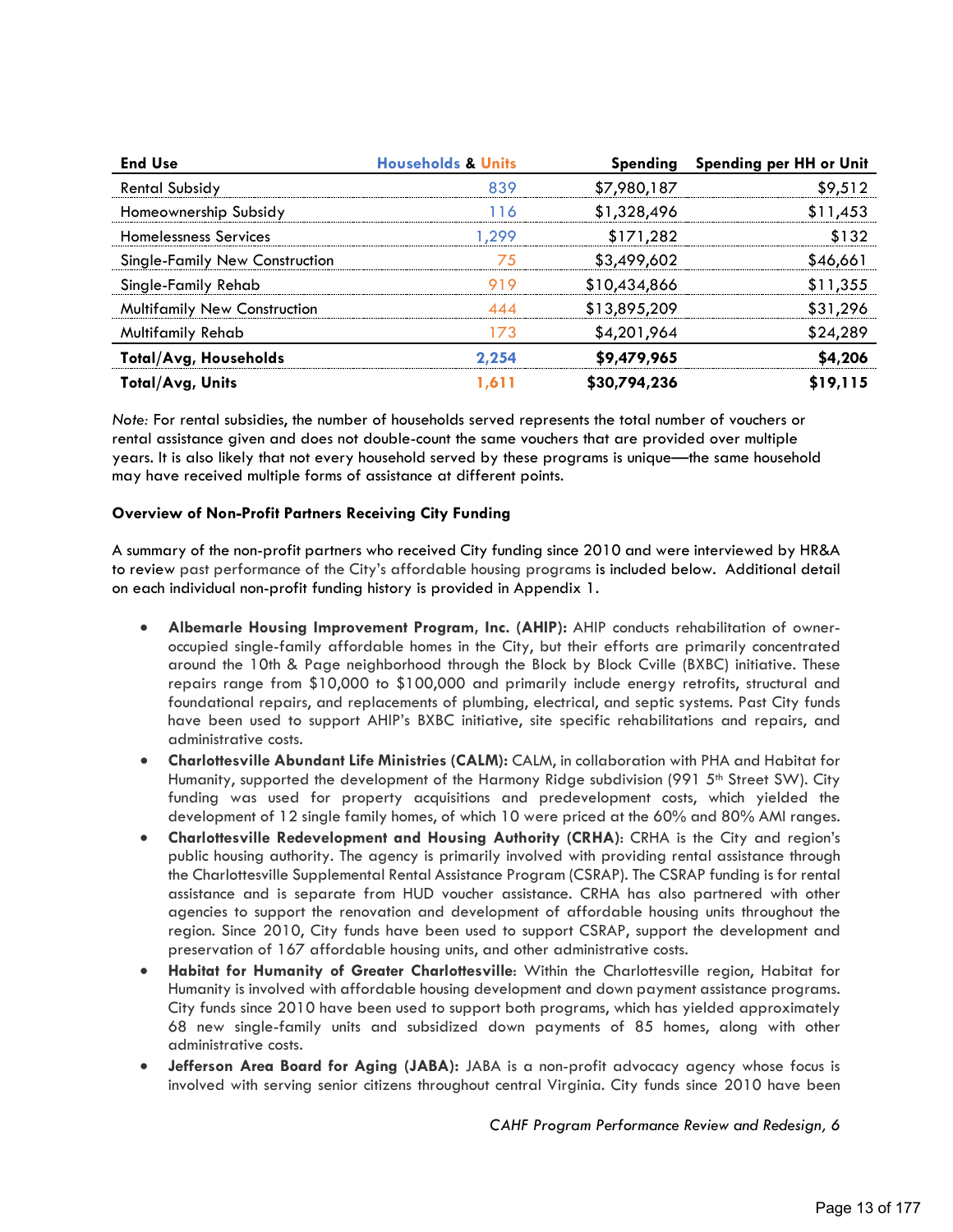used to develop 59 affordable senior housing units in the Timberlake and Pace Housing developments, as well as preserving 20 affordable dwelling units in Morningside.

- **Local Energy Alliance Program (LEAP):** LEAP is involved with providing retrofits, HVAC replacements, energy efficiency improvements on existing single-family homes throughout Charlottesville and the region. City funds have been used to support LEAP's efforts for households earning between 60-80% AMI. In all, approximately 177 homes have been supported by LEAP through City funds since 2010.
- **Piedmont Community Land Trust (PCLT):** PCLT is a community land trust which purchases land throughout the City and region and leases land to homeowners earning at or under 80% AMI. Homeowners then contribute approximately \$20,000 for down payments for each home, while leasing land from PCLT at \$25 per month. City funds have been used to support the acquisition of 4 properties on Nassau Street, which were then sold to income qualified homeowners, as well as the partnering in the development of Carlton Views (Phases II and III), which serves households at the 40-60% AMI level.
- **Piedmont Housing Association (PHA):** PHA is primarily involved with three affordable housing programs in the region; down payment assistance programs, property management, and affordable housing development. Since 2010, City funds have supported the development of 252 affordable multifamily units (Carlton Views and Friendship Court), as well as providing down payment assistance subsidies for approximately 51 homeowners.
- **Thomas Jefferson Area Coalition for the Homeless (TJACH):** TJACH serves as the regional advocacy agency to combat homelessness. Since 2010, City funds have primarily been used to support TJACH's coordinated entry system, as well as TJACH's Spring for Housing initiative to provide short term rental subsidies for 21 residents.

### **Summary of Findings from Review of City Expenditures**

Our findings on the expenditure review indicated that overall record keeping was accurate. There were no widespread discrepancies or major issues found with the use of City funds for affordable housing development. The nine non-profit recipients interviewed during the process were responsive and had internal documentation which tracked the uses of City funds and were consistent with City records. Digitalization of records and internal capacity to track and manage funds have improved during the past ten years.

Overall, while documentation was generally robust and accurate when requested and gathered together, this documentation revealed several challenges with the actual use of funds:

### *Timely Deployment of Funds*

There were several instances in which City funding was leveraged for site acquisition and predevelopment expenses for affordable housing projects, but the projects ultimately fell through and were not developed for a variety of reasons not solely attributable to the funding recipient. While City funds in these cases were eventually paid back to the City. These cases delay the impact of public dollars to further the City's affordable housing development goals.

### *Compliance Issues with Federal Funds*

The expenditure review also found some instances of non-compliance with federal funding sources which required City funds to remedy. For example, one recipient was required to repay HUD due to a delay in using HOME funds. Though remedying the violation brought parties into compliance, these cases of unused funds dampen the efficacy of the City's affordable housing program in leveraging public dollars to support its goals.

### *Geographic Targeting*

City funds were almost always used within the City of Charlottesville and non-profits were aware of the requirement. There were a handful of instances in which this was not the case; for example, HR&A's review

*CAHF Program Performance Review and Redesign, 7*